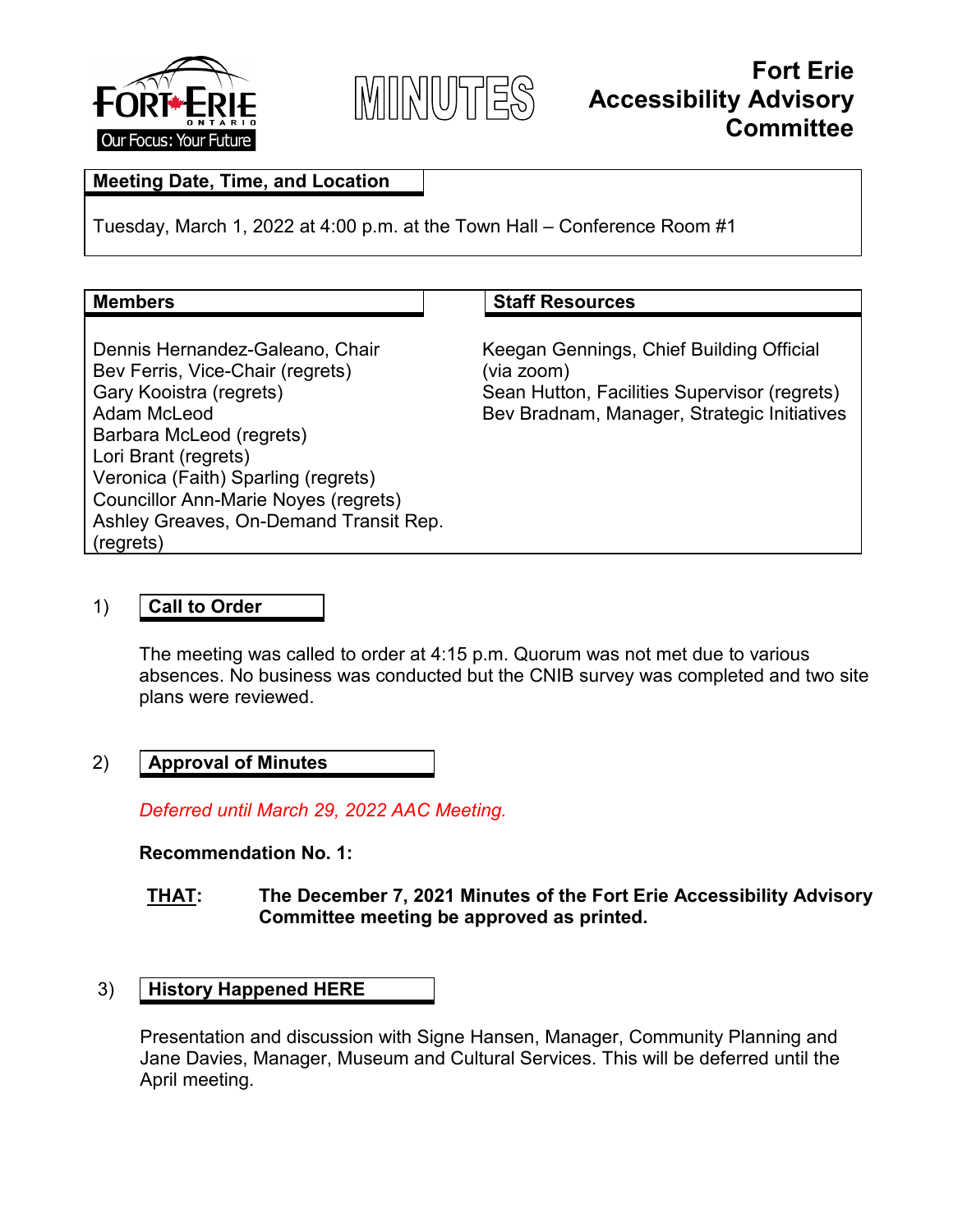# 4) **Outstanding Matters**

1) Regional Accessibility Advisory Committee

*Deferred until March 29, 2022 AAC Meeting.*

2) Parking Concerns

*Deferred until March 29, 2022 AAC Meeting.*

3) Fort Erie Active Transportation Committee (FEAT)

Dennis advised that the FEAT Committee has not yet met.

4) Pool Lift – E.J. Freeland Centre

Bev advised that Lori received information regarding matching funds that the Fort Erie Lions Club have offered and she is awaiting further details from the Boys and Girls Club on what amount of the lift they will be able to fund. Sean and Bev both have funds that can be used towards the lift in their budgets.

# 5) **Site Plans**

Keegan joined via zoom and provided details on the re-use of 321 Garrison Road. Discussion took place regarding the accessible parking. Keegan noted that a portion of the building on the east side was not included in the site plan details and he has no further information on that portion of the building.

Keegan presented the site plan for a new drive-through restaurant on the east side of the Sobeys parking lot. Keegan will follow-up with the developer regarding accessible features in the outside patio eating area to ensure that they comply with the Design of Public Spaces Standard under the AODA.

# 6) **Multi-Year Accessibility Plan 2019-2023**

# *Deferred until March 29, 2022 AAC Meeting.*

A list of the public comments received during the MYAP consultation are attached as Appendix "6" and will be reviewed to determine if any action can/should be taken on each comment received.